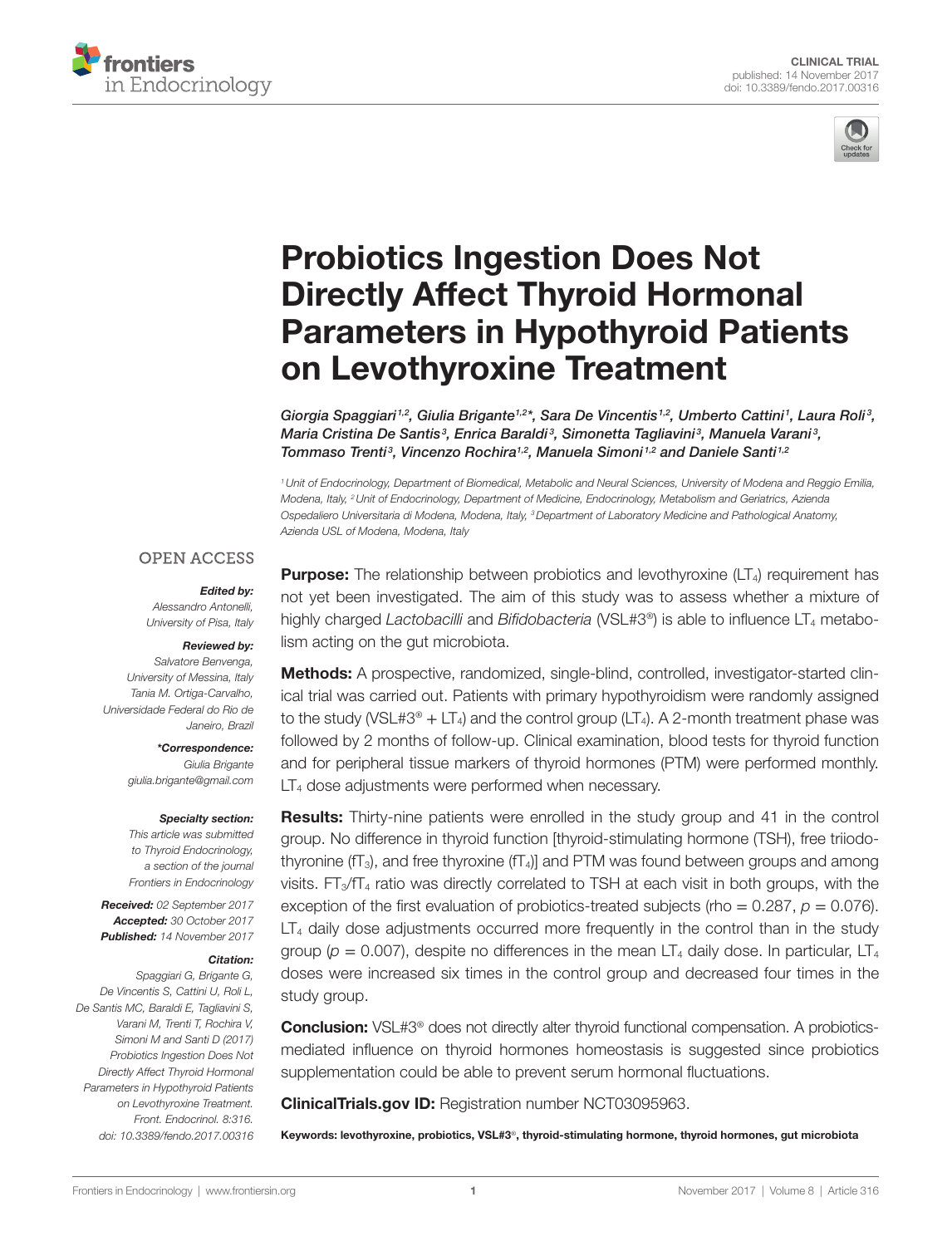# INTRODUCTION

Levothyroxine  $(LT<sub>4</sub>)$  is the standard therapeutic choice in hypothyroidism replacement therapy [\(1\)](#page-7-0). Representing the synthetic equivalent of native tetraiodothyronine  $(T_4)$ ,  $LT_4$  modulates the same biological functions ([2](#page-7-1)). In the literature, several peripheral markers have been proposed to measure the peripheral response to thyroid hormones (THs), such as lipid profile [total cholesterol (CH), low density lipoprotein CH, and lipoprotein(a)], coagulation parameters (plasminogen activator inhibitor), hepatic protein synthesis indexes [sex hormone-binding globulin (SHBG) and ferritin], muscular system (creatine phosphokinase and myoglobin), bone metabolism parameters (osteocalcin and urinary N-telopeptide), and selected enzymatic activity [angiotensin-converting enzyme (ACE) and glucose-6-phosphate dehydrogenase] ([2](#page-7-1)).

LT<sub>4</sub> is administered orally, dissolved by gastric acids and absorbed mainly in jejunum and ileum [\(1\)](#page-7-0). Many factors influence  $LT_4$  absorption, such as food and beverages [\(3](#page-7-2)-[5\)](#page-7-3), drugs ([6](#page-7-4)[–13](#page-7-5)), and pathological conditions impairing the digestive tract absorptive ability [\(7](#page-7-6), [14,](#page-7-7) [15](#page-7-8)). Moreover, several drugs are able to interfere with TH requirements increasing  $LT_4$  metabolism and clearance [\(4\)](#page-7-9), or acting on expression and activity of catabolic enzymes ([16\)](#page-7-10).

The  $LT_4$  activation and inactivation occur through the action of deiodinases ([17\)](#page-7-11). Reversible sulfotransferases and glucuronyltransferases mediate the inactivation of TH in the liver, increasing iodothyronines water-solubility, promoting biliary and urinary clearance ([17\)](#page-7-11). In the bowel, gut bacteria expressing β-glucuronidases and sulfatase enzymes are able to hydrolyze glucuronidated and sulfated iodothyronines metabolites [\(17](#page-7-11), [18\)](#page-7-12). In this way, lipophilic deconjugated iodothyronines can be reabsorbed, constituting the enterohepatic recycle of THs ([17](#page-7-11), [18\)](#page-7-12). According to this mechanism,  $LT_4$  requirement could be regulated acting on intestinal bacteria and modifying THs enterohepatic recycle. In this context, gut can be considered a possible reservoir of THs ([17\)](#page-7-11), although a clear *in vivo* demonstration is still lacking.

Probiotics are defined as live microorganisms which, when consumed in adequate amounts, confer a health effect on the host ([19\)](#page-7-13). They are not considered drugs by the current international legislation ([19](#page-7-13)). Probiotics limit the intestinal colonization from pathogenic bacteria ([20,](#page-7-14) [21\)](#page-7-15), improve the physiological bowel barrier function ([20,](#page-7-14) [21\)](#page-7-15), and influence the pro-inflammatory and anti-inflammatory cytokines production [\(20](#page-7-14)[–23](#page-7-16)). However, the mechanism by which probiotics contribute to microbiota modulation has not been completely clarified so far [\(20](#page-7-14)). Although an effect of probiotics on health has been proposed in several pathologic conditions [\(18](#page-7-12), [20,](#page-7-14) [24](#page-7-17)–[37](#page-7-18)), a clear demonstration is still lacking.

Up to now, there is low evidence of probiotics interaction with concomitant drug ingestion, considering their influence on bacteria enzymatic activity ([38,](#page-7-19) [39](#page-7-20)). Since products containing probiotics are very popular, it would be important to discover any possible interference with pharmacological therapies. This interaction could result in clinical consequences on  $LT_4$ -treated patients simultaneously taking probiotics. This is the first clinical trial designed to investigate whether a mixture of highly charged *Lactobacilli* and *Bifidobacteria* (VSL#3®) is able to influence LT<sub>4</sub> metabolism acting on the gut microbiota in hypothyroid patients.

## MATERIALS AND METHODS

A prospective, randomized, single-blind, controlled, investigatorstarted clinical trial was carried out [\(ClinicalTrials.gov](http://ClinicalTrials.gov) ID: registration number NCT03095963).

Patients' inclusion criteria were: primary hypothyroidism on LT<sub>4</sub> replacement therapy, thyroid-stimulating hormone (TSH),  $fT_3$  and  $fT_4$  in the normal range, stable  $LT_4$  dosage during the 6 months before enrolment, Caucasian ethnicity, age 18–65 years. Exclusion criteria were total thyroidectomy for thyroid carcinoma, intestinal malabsorption (e.g., bariatric surgery, inflammatory bowel diseases, celiac disease), ongoing therapies interfering with LT4 absorption and/or metabolism (i.e., aluminum-containing antacids, sucralfate, proton pump inhibitors, calcium carbonate, raloxifene, bile acids sequestrants, and ferrous sulfate), and antibiotics treatment in the 6 months before enrolment.

## Study Design

Consecutive patients on  $LT_4$  replacement therapy attending the Endocrinology Unit of Modena (Italy) were screened. According to inclusion and exclusion criteria, 80 participants were enrolled and randomized in study or control group. The random allocation sequence was generated using "Statistical Package for the Social Sciences" software for Macintosh (SPSS) considering a 1:1 ratio by the statistician of the Unit. Clinicians evaluating and enrolling patients were blinded to the randomization list. The study design provided a monthly visit for a 4 months overall time-frame. Patients assigned to the study group took the probiotic supplement VSL#3® for 2 months, followed by a 2-month period of follow-up (**[Figure 1](#page-2-0)**). All patients were instructed to take  $LT_4$  tablets with water in the morning with empty stomach, at least 30 min before breakfast and/or other medicine ingestion. Study group patients were taught to assume the probiotic supplement at least 2 h after  $LT_4$  administration, irrespective of meals, to dissolve it in a cold beverage and to store it in a refrigerator (2–8°C), in order to preserve bacteria load. Patients assigned to the control group continued their  $LT_4$  therapy without placebo administration.

The study design was single-blind since only the clinician was aware of the allocation. The VSL#3® administration was provided by nurses. Participants were invited to return all used and unused sachets to count the number of opened sachets per the number of treatment days.

All patients underwent five monthly visits (baseline, visit 1, 2, 3, and 4), in which anthropometrical evaluation (weight and height) and hormonal function assessment were performed. A fasting blood sample was taken in the morning at each visit before  $LT_4$  ingestion. Since TSH results were available the same day of blood sampling,  $LT_4$  daily dose was promptly adjusted on occurrence of TSH alterations (laboratory reference range: 0.35–4.94 μIU/mL), according to clinical guidelines [\(40](#page-8-0)).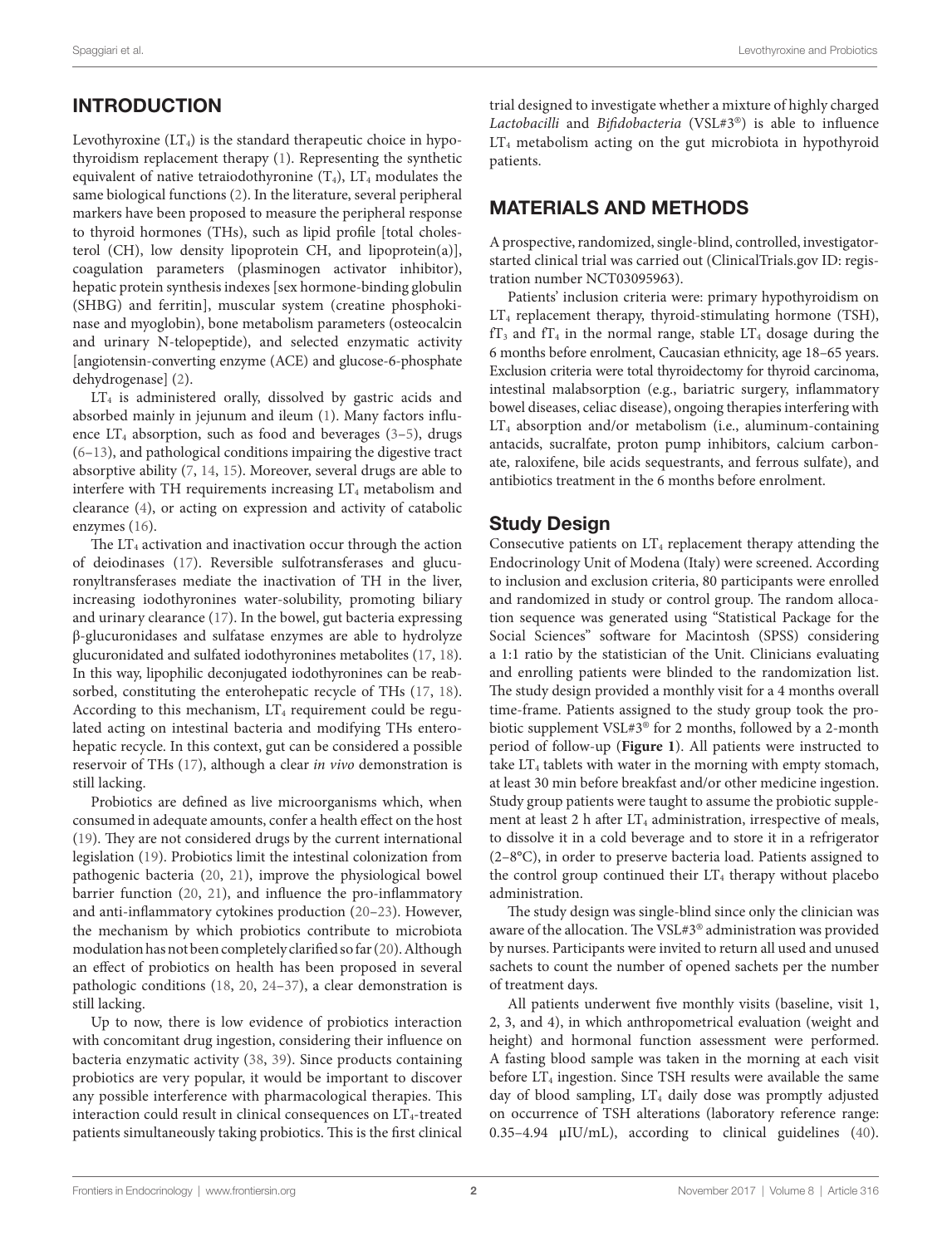

<span id="page-2-0"></span>At baseline, visit 2, and visit 4, patients underwent clinical examination with heart rate and blood pressure evaluation (**[Figure 1](#page-2-0)**). During each visit, the following data were collected: probiotic ingestion, sex, age, hypothyroidism etiology,  $LT_4$  formulation dose and brand, body mass index (BMI), body surface area (BSA), systolic blood pressure, diastolic blood pressure, heart rate, TSH,  $fT_4$ ,  $fT_3$ , and any possible  $LT_4$  posology adjustment.

## VSL#3**®**

VSL#3® is a multistrain probiotic supplement available in packets. Each VSL#3® sachet contains a high concentration  $(450 \times 10^{9}$  CFU) of live freeze-dried bacteria, belonging to eight different strains, i.e., *Bifidobacterium breve*, *Bifidobacterium longum*, *Bifidobacterium infantis*, *Lactobacillus acidophilus*, *Lactobacillus plantarum*, *Lactobacillus paracasei*, *Lactobacillus bulgaricus*, and *Streptococcus thermophilus*. The compound was chosen considering its highest concentration among commonly used probiotics-containing products.

## Laboratory Analyses

During the 4 months evaluation timeline, thyroid function assessment (TSH,  $fT_3$ ,  $fT_4$ ) was performed monthly to revise  $LT_4$  dosage if necessary. Blood samples for each patient at each visit were stored at −20°C° until the end of enrolment, to measure peripheral tissue markers of THs. Table S1 in Supplementary Material summarizes methodologies used for each assay and the respective intra- and inter-assay coefficient of variation.

## Statistical Analysis

Considering that no studies so far evaluated the influence of probiotics on hormonal measurements, the sample size was calculated using a previous study aiming at analyzing the influence on LT4 absorption. Singh et al. found a TSH decrease of about 70% after concomitant ingestion of calcium and  $LT_4$  in patients treated for hypothyroidism [\(41](#page-8-1)). Thus, assuming a similar variation of TSH in patients treated with both probiotics and LT4, using ANOVA univariate statistical analysis, considering a statistical power of 90% and an α-error of 0.05, the required sample size was of 80 patients. Setting a 1:1 case–control ratio, the final sample size was of 40 patients for each group.

Continuous parameters were compared between study and control groups through ANOVA univariate and/or Mann– Whitney test, according to data distribution, evaluated by Kolmogorov–Smirnov test. Categorical variables were compared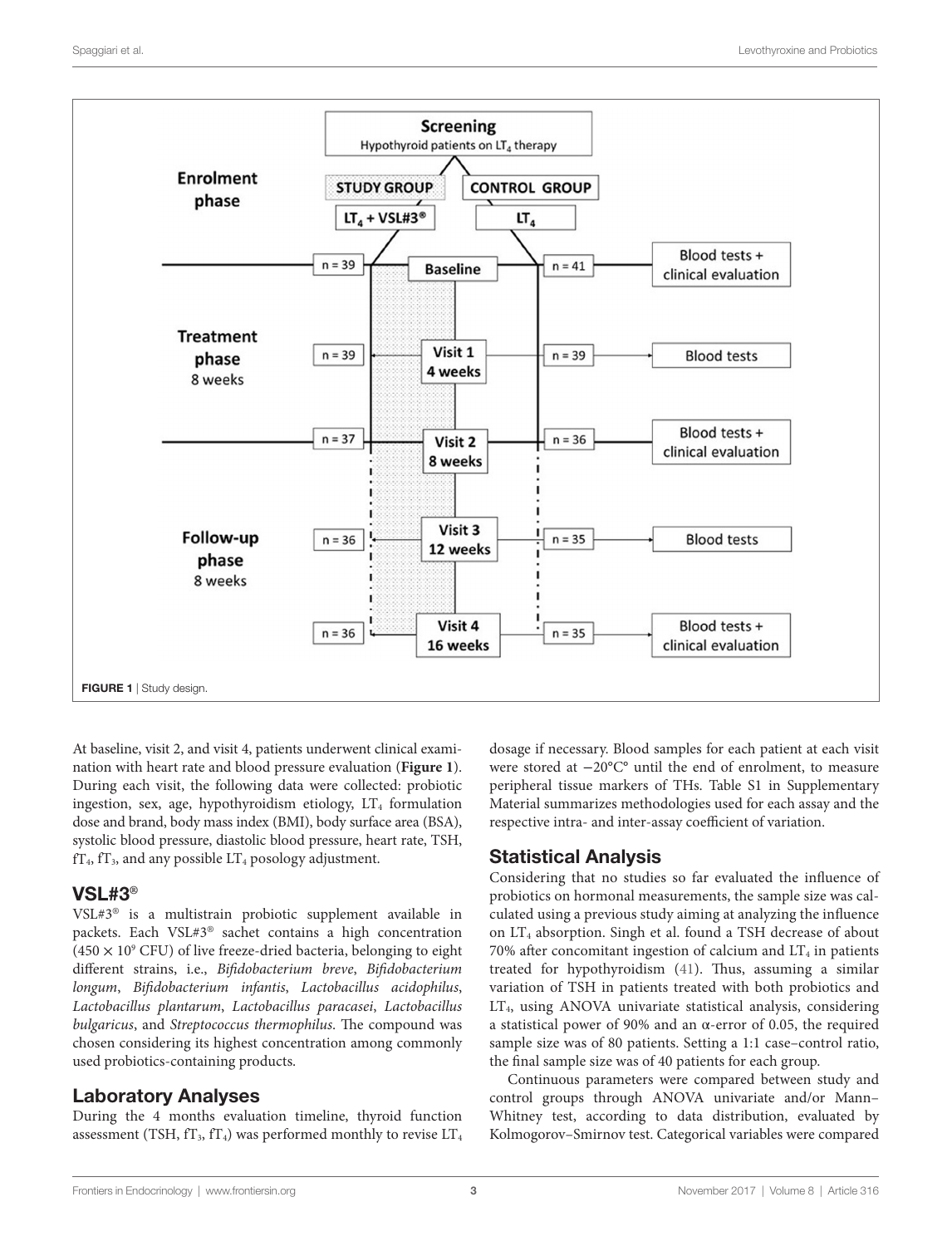with Chi-square or Fisher exact test. The changes after treatment were evaluated considering repeated variables, using Wilcoxon signed-rank test. The degree of correlation between ordinal variables was studied using Spearman rho correlation test.

In order to evaluate THs metabolism and pituitary feedback,  $fT_3/fT_4$ ,  $fT_3/TSH$ , and  $fT_4/TSH$  ratios were calculated. Moreover, hormonal measurements were adjusted for the anthropometrical available variables (BMI and BSA).

Statistical analysis was performed using the "Statistical Package for the Social Sciences" software for Macintosh (version 21.0; SPSS Inc., Chicago, IL, USA). Statistical significance was considered significant when  $p < 0.05$ .

#### Ethical Approval

The Institutional Review Board of Modena (Comitato Etico di Modena) approved the study (code 184/13, approved on 12th November 2013).

All procedures performed in studies involving human participants were in accordance with the ethical standards of the institutional and/or national research committee and with the 1964 Helsinki declaration and its later amendments or comparable ethical standards.

#### Informed Consent

Written informed consent was obtained from all individual participants included in the study.

## RESULTS

One hundred and twenty hypothyroid patients on  $LT_4$  replacement therapy were screened and 80 patients were enrolled according to inclusion and exclusion criteria (**[Figure 2](#page-3-0)**). Thirtynine patients (48.8%) entered the study group and 41 (51.2%) the control group. Baseline characteristics of patients are shown in **[Table 1](#page-4-0)**.

At baseline, three male patients (3.75%) entered the study group while no male patients entered the control group. This gender disparity is in line with the known highest female incidence of primary hypothyroidism [\(1\)](#page-7-0). Three patients (one male

<span id="page-3-0"></span>

and two females) (7.69%) dropped out from the study group and six female patients (14.63%) dropped out from the control group (**[Figure 2](#page-3-0)**). No adverse events were recorded in both groups and dropouts occurred for patients' decision.

No differences were observed between study and control group, considering anthropometrical variables (**[Table 1](#page-4-0)**). Only heart rate was significantly higher in the control than in the study group ( $p = 0.043$ ).

The main cause of hypothyroidism was Hashimoto thyroiditis, occurring with similar incidence both in study and control group (71.8 and 73.2%, respectively;  $p = 0.916$ ). Only two patients (4.88%) in the control group presented an iatrogenic hypothyroidism, due to total thyroidectomy or to radioiodine treatment. The majority of the patients was treated with branded LT<sub>4</sub> (97.5% in both groups;  $p = 0.971$ ) and only the tablet formulation was used. Among branded  $LT_4$ , Eutirox® was the mostly taken (94.9% in the study vs. 90.2% in the control group;  $p = 0.432$ ). The remaining patients were treated with Tirosint® (2.6% in the study group vs. 7.3% in the control group;  $p = 0.644$ .

The calculated compliance for probiotics ingestion was 79.2% in the study group.

## Thyroid Hormones

Thyroid-stimulating hormone,  $f_3$ ,  $f_4$  did not change between study and control group at each visit, as well as among visits in the two groups (**[Table 2](#page-4-1)**). The lack of significance was confirmed after adjustment for BMI and BSA or considering hormonal ratios  $(fT_3/fT_4, fT_3/TSH,$  and  $fT_4/TSH$ ).

In the control group, TSH was inversely related to  $f_4$  and fT<sub>3</sub> (rho =  $-0.593$ ,  $p < 0.001$  and rho =  $-0.293$ ,  $p = 0.004$ , respectively) while  $fT_4$  and  $fT_3$  were directly related each other  $(rho = 0.269, p = 0.004)$ , as expected according to TH physiology. Unexpectedly, the correlation between TSH and  $f_3$  was lost after adjustment for age ( $p = 0.377$ ) and BMI ( $p = 0.286$ ). Similarly, TSH was inversely related to  $fT_4$  (rho =  $-0.547$ ,  $p < 0.001$ ) in the study group, but their correlation to  $f_3$  was absent ( $p = 0.516$  and  $p = 0.462$ , respectively). However, in both groups, the correlation was lost when each visit was considered separately, suggesting that the low number of cases evaluated in subgroup analyses impaired the statistical power.

Regarding anthropometrical features at baseline, TSH was directly related to BMI (rho =  $0.227$ ,  $p = 0.047$ ), but not to BSA  $(rho = 0.167, p = 0.146)$ . Accordingly, fT<sub>4</sub> was inversely related to BMI (rho =  $-0.260$ ,  $p = 0.023$ ), while fT<sub>3</sub> did not correlate with any anthropometrical variable. Moreover, a direct correlation between TSH serum levels and systolic and diastolic pressures was found (rho =  $0.282$ ,  $p = 0.012$  and rho =  $0.227$ ,  $p = 0.046$ , respectively). On the contrary, neither fT<sub>4</sub> nor fT<sub>3</sub> correlated with blood pressure. Similarly to what obtained for hormonal data, these relationships were lost considering following visits. Moreover, heart rate did not correlate to THs at any time point.

Evaluating the peripheral conversion of TH, the  $fT_3/fT_4$  ratio was directly related to TSH at each visit in the control group, as expected for the known feedback mechanism. In the study group, this correlation was lost at visit 1 (rho = 0.287,  $p = 0.076$ ), after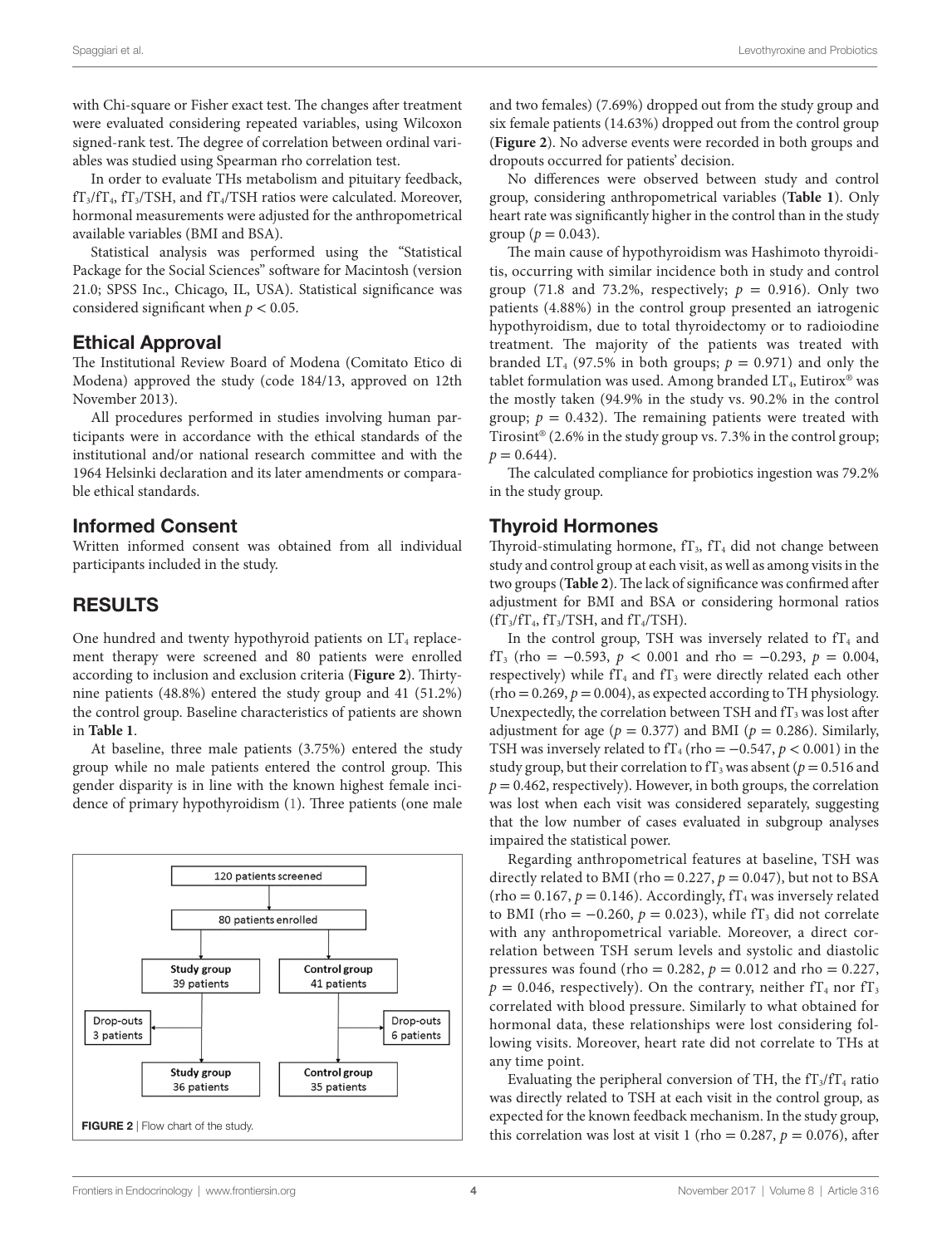<span id="page-4-0"></span>

|                                      | Reference range | Study group       | Control group     | p Value |
|--------------------------------------|-----------------|-------------------|-------------------|---------|
| Patients number                      |                 | 39                | 41                |         |
| Female, $n$ $(\%)$                   |                 | 36 (92.3)         | 41 (100)          | 0.222   |
| Male, $n$ $(\%)$                     |                 | 3(7.7)            | O(0)              | 0.222   |
| Autoimmune thyroiditis, n (%)        |                 | 28 (71.8)         | 30(73.2)          | 0.9160  |
| Non-autoimmune hypothyroidism, n (%) |                 | 11(28.2)          | 9(22)             | 0.698   |
| Post-thyroidectomy, n (%)            |                 | O(0)              | 1(2.4)            | 0.960   |
| Post radioiodine, n (%)              |                 | O(0)              | 1(2.4)            | 0.960   |
| Eutirox®, $n$ (%)                    |                 | 37 (94.9)         | 37 (90.2)         | 0.718   |
| Tirosint <sup>®</sup> , $n$ (%)      |                 | 1(2.6)            | 3(7.3)            | 0.644   |
| Non-branded $LT_4$ , $n$ (%)         |                 | 1(2.6)            | 1(2.4)            | 0.496   |
| Age (years)                          |                 | $49.6 \pm 10.39$  | $49.33 \pm 11.38$ | 0.791   |
| BMI (kg/m <sup>2</sup> )             | 18.50-24.99     | $27.77 \pm 6.14$  | $27.71 \pm 6.12$  | 0.735   |
| SBP (mmHg)                           | $90 - 120$      | $116 \pm 14$      | $115 \pm 15$      | 0.703   |
| DBP (mmHg)                           | $60 - 80$       | $74 \pm 8$        | $73 \pm 10$       | 0.809   |
| Heart rate (bpm)                     | 60-100          | $70 \pm 6$        | $72 + 7$          | 0.043   |
| TSH (µIU/mL)                         | $0.35 - 4.94$   | $2.37 \pm 1.66$   | $2.72 \pm 1.83$   | 0.308   |
| $TT_3$ (pg/mL)                       | $1.7 - 3.7$     | $2.7 \pm 0.3$     | $2.6 \pm 0.3$     | 0.871   |
| $TT_4$ (pg/mL)                       | $7 - 15$        | $10.8 \pm 1.6$    | $10.9 \pm 1.6$    | 0.749   |
| $LT4$ dose ( $\mu$ g/day)            |                 | $78.21 \pm 26.95$ | $74.56 \pm 23.02$ | 0.789   |
| $LT_4$ dose ( $\mu$ g/kg/day)        |                 | $1.06 \pm 0.38$   | $1.08 \pm 0.39$   | 0.855   |

*Data are expressed as mean* ± *SD. p value is considered significant when* < *0.05.*

*BMI, body mass index; bpm, beats per minute; DBP, diastolic blood pressure; fT3, free triiodothyronine; fT4, free tetraiodothyronine; LT4, levothyroxine; SBP, systolic blood pressure; TSH, thyroid-stimulating hormone.*

<span id="page-4-1"></span>TABLE 2 | Thyroid axis hormonal measurements.

|                           | Reference<br>range | Study group     | Control<br>group | p Value |
|---------------------------|--------------------|-----------------|------------------|---------|
| TSH (µIU/mL)              | $0.35 - 4.94$      |                 |                  |         |
| <b>Baseline</b>           |                    | $2.37 \pm 1.66$ | $2.81 \pm 1.88$  | 0.308   |
| Visit 1 (treatment phase) |                    | $2.35 \pm 1.68$ | $2.97 \pm 3.38$  | 0.565   |
| Visit 2 (treatment phase) |                    | $2.17 \pm 1.84$ | $3.88 \pm 7.57$  | 0.344   |
| Visit 3 (follow-up phase) |                    | $2.53 + 3.08$   | $2.84 + 2.47$    | 0.343   |
| Visit 4 (follow-up phase) |                    | $2.23 \pm 1.72$ | $3.27 + 4.24$    | 0.344   |
| p value                   |                    | 0.896           | 0.970            |         |
| $T_3$ (pg/mL)             | $1.7 - 3.7$        |                 |                  |         |
| <b>Baseline</b>           |                    | $2.7 \pm 0.3$   | $2.6 + 0.3$      | 0.871   |
| Visit 1 (treatment phase) |                    | $2.7 \pm 0.4$   | $2.7 \pm 0.3$    | 0.894   |
| Visit 2 (treatment phase) |                    | $2.7 \pm 0.4$   | $2.7 \pm 0.3$    | 0.759   |
| Visit 3 (follow-up phase) |                    | $2.6 \pm 0.4$   | $2.7 \pm 0.3$    | 0.079   |
| Visit 4 (follow-up phase) |                    | $2.7 \pm 0.4$   | $2.7 \pm 0.3$    | 0.809   |
| p value                   |                    | 0.873           | 0.592            |         |
| $TT_4$ (pg/mL)            | $7 - 15$           |                 |                  |         |
| <b>Baseline</b>           |                    | $10.8 \pm 1.6$  | $10.9 \pm 1.6$   | 0.902   |
| Visit 1 (treatment phase) |                    | $10.9 \pm 1.3$  | $11.0 \pm 1.6$   | 0.850   |
| Visit 2 (treatment phase) |                    | $10.9 \pm 1.3$  | $10.9 \pm 1.6$   | 0.962   |
| Visit 3 (follow-up phase) |                    | $10.7 \pm 1.2$  | $10.9 \pm 1.6$   | 0.820   |
| Visit 4 (follow-up phase) |                    | $10.9 \pm 1.6$  | $10.7 + 1.7$     | 0.424   |
| p value                   |                    | 0.968           | 0.805            |         |

*Data are expressed as mean* ± *SD. p value is considered significant when* < *0.05.*

*fT3, free triiodothyronine; fT4, free tetraiodothyronine; TSH, thyroid-stimulating hormone.*

one month of probiotics treatment, suggesting a possible probiotics effect on this central pathway.

## LT<sub>4</sub> Dose Adjustments

 $LT_4$  therapy was adjusted 10 times in 8 patients (10% of the total number of patients). In particular,  $LT_4$  doses were increased six times in four patients (the same patient needed three dosage adjustments) in the control group and decreased four times in

<span id="page-4-2"></span>

| <b>TABLE 3</b>   Distribution of $LT_4$ dose adjustments among groups. |  |
|------------------------------------------------------------------------|--|
|------------------------------------------------------------------------|--|

|                                           | $LT4$ dose<br>decrease | $LT4$ dose<br>increase | Total |
|-------------------------------------------|------------------------|------------------------|-------|
| All patients                              |                        |                        |       |
| Number of patients                        | 4                      | 4                      | 8     |
| Times of LT <sub>4</sub> dose adjustments | 4                      | 6                      | 10    |
| Study group                               |                        |                        |       |
| Number of patients                        | 4                      |                        |       |
| Times of LT <sub>4</sub> dose adjustments | 4                      |                        |       |
| Control group                             |                        |                        |       |
| Number of patients                        | Ω                      | 4                      |       |
| Times of LT <sub>4</sub> dose adjustments |                        | հ                      | 6     |
|                                           |                        |                        |       |

*LT4, levothyroxine.*

four different patients in the study group (**[Table 3](#page-4-2)**). Dose adjustments were performed upon occurrence of alterations of serum TSH levels, as suggested by clinical guidelines [\(40](#page-8-0)). Interestingly, LT<sub>4</sub> dose adjustments occurred more frequently in the control than in the study group ( $p = 0.007$ ). However, the mean LT<sub>4</sub> daily dose did not differ between groups ( $p = 0.419$ ) and among visits ( $p = 0.916$  in the control group and  $p = 0.970$  in the study group). Considering patients with unchanged  $LT<sub>4</sub>$  dose during the trial (90% of the total number of patients), the lack of hormonal changes after probiotic treatment remained.

As expected,  $LT_4$  dose was directly related to  $TT_4$  in the study (rho = 0.299,  $p = 0.001$ ) and control group (rho = 0.457,  $p < 0.001$ ), respectively. Moreover, LT<sub>4</sub> dose was inversely related to TSH in the study (rho =  $-0.448$ ,  $p < 0.001$ ) and control group  $(rho = -0.205, p = 0.029)$ , respectively. Considering each visit separately these relationships remained. However,  $LT_4$  dose was not correlated with serum  $f_3$  levels in any group (study group:  $rho = -0.041, p = 0.579$ ; control group: rho =  $-0.079, p = 0.289$ ).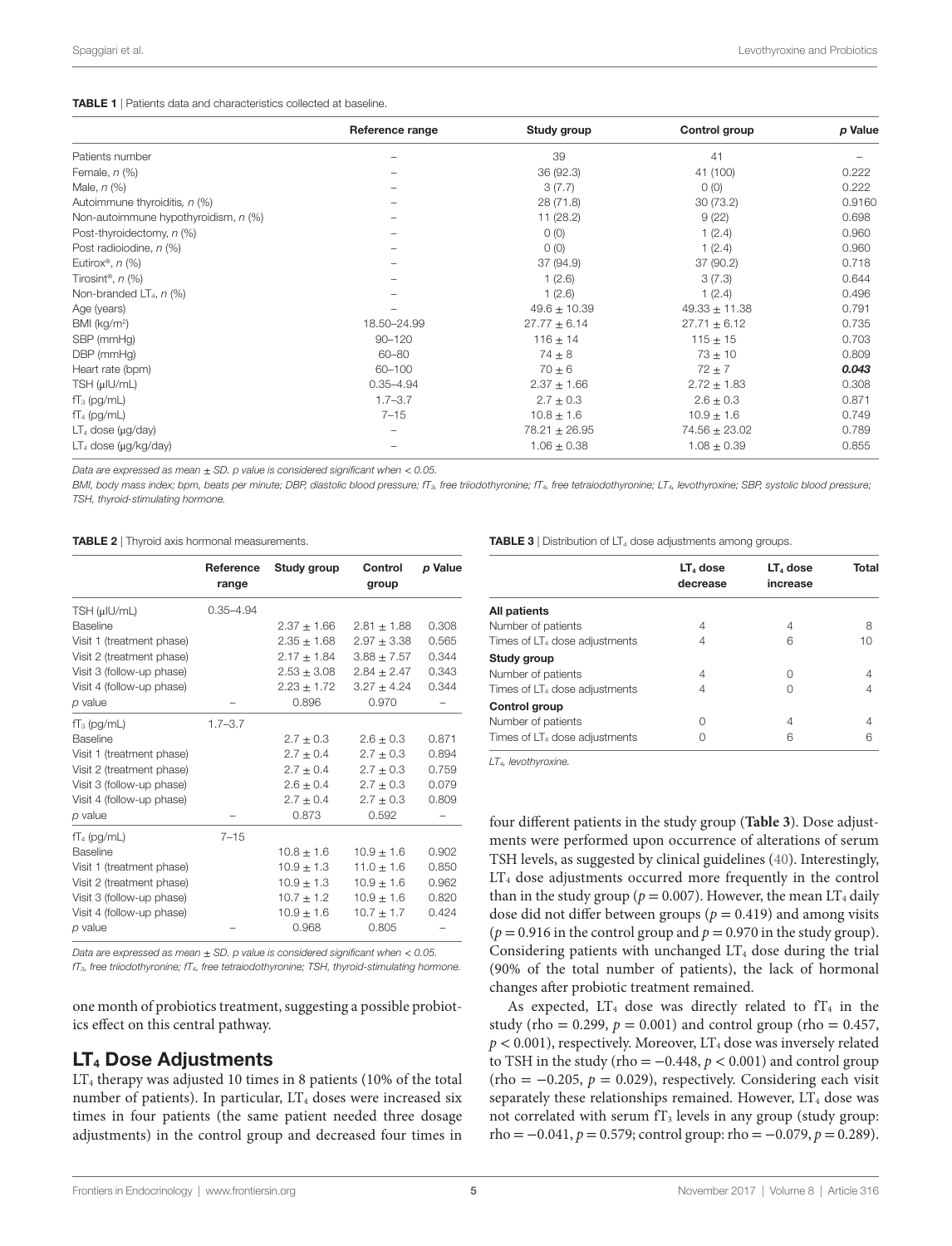## Peripheral Tissue Markers

All the peripheral tissue markers of THs evaluated did not change between groups or among visits (**[Table 4](#page-5-0)**).

Considering baseline, TSH was directly related to CH (rho 0.278,  $p < 0.001$ ), CK (rho = 0.143,  $p = 0.007$ ), myoglobin (rho = 0.134,  $p = 0.010$ ), and ferritin (rho = 0.187,  $p < 0.001$ ) and inversely to SHBG (rho =  $-0.160$ ,  $p = 0.002$ ). FT<sub>4</sub> was inversely related to CH (rho =  $-0.247$ ,  $p < 0.001$ ) and myoglobin (rho =  $-0.112$ ,  $p = 0.033$ ) and directly to SHBG (rho = 0.211,  $p < 0.001$ ). FT<sub>3</sub> was inversely related to lipoprotein(a) (rho =  $-0.185$ ,  $p < 0.001$ ) and osteocalcin (rho = −0.105, *p* = 0.045). At visit 2, TSH remained directly related to CH (rho =  $0.389$ ,  $p = 0.017$ ) and inversely to SHBG (rho =  $-0.326$ ,  $p = 0.049$ ). Accordingly, fT<sub>4</sub> remained inversely related to CH (rho =  $-0.372$ ,  $p = 0.025$ ) and directly to SHBG (rho =  $0.443$ ,  $p = 0.007$ ). These results confirm that CH and SHBG are the most significant tissue effectors of THs action.

Sixty patients were hypercholesterolemic (30 in the study group and 30 in the control group) at baseline, considering the proposed cutoff of CH > 200 mg/dL. Considering only patients with high CH serum levels, peripheral tissue markers did not change among visits and between groups.

## Multivariate Analyses

Stepwise multivariate linear analyses were performed considering TSH,  $fT_3$ , and  $fT_4$  as dependent variables and anthropometrical parameters as independent. No significant models were generated in any group.

## **DISCUSSION**

Although the beneficial effects of probiotics were demonstrated in several physiopathological conditions, their impact on thyroid function in humans was not evaluated so far. Here, we found that the intake of a probiotic mixture does not alter directly  $LT<sub>4</sub>$ therapy compensation in patients with primary hypothyroidism on substitutive treatment. Moreover, the probiotics-induced modification of intestinal bacteria seems to be not able to influence LT<sub>4</sub> absorption when probiotics are administered at least 2 h after  $LT_4$  intake, since no hormonal serum variation was observed. While serum levels of TSH,  $fT_3$ , and  $fT_4$  reflect drug absorption, the tissue markers analyzed in this study express THs action at the peripheral level. As a confirmation, no change after probiotics administration was observed. The lack of variation in both circulating hormone levels and THs tissue effect is consistent with the absence of differences in the therapeutic needs between groups and among visits. Nevertheless, a significant difference considering  $LT_4$  adjustments required in the two groups was found. Interestingly, controls needed significantly higher  $LT<sub>4</sub>$  dose adjustments in comparison with cases, even if no changes in the mean  $LT_4$  daily dose occurred. We speculate that concomitant probiotics intake could increase the stability in thyroid function compensation. Thus, gut microbiota modification could allow an increased  $LT_4$  bioavailability, drawing from the THs intestinal reservoir through enterohepatic recycle. Indeed, the iodothyronines deconjugation is mediated by bacterial enzymes sulfatases and β-glucuronidases and the VSL#3® action on gut microbiota could

<span id="page-5-0"></span>TABLE 4 | Peripheral tissue markers of thyroid hormones.

|                                                                                                                                                                                | Reference<br>range                            | Study<br>group                                                                                    | Control<br>group                                                                                      | p Value                                                        |
|--------------------------------------------------------------------------------------------------------------------------------------------------------------------------------|-----------------------------------------------|---------------------------------------------------------------------------------------------------|-------------------------------------------------------------------------------------------------------|----------------------------------------------------------------|
| CH (mg/dL)<br>Baseline<br>Visit 1 (treatment phase)<br>Visit 2 (treatment phase)                                                                                               | $<$ 200                                       | $219 \pm 30$<br>$226 \pm 40$<br>$213 \pm 31$                                                      | $222 \pm 37$<br>224 ± 39<br>$214 \pm 48$                                                              | 0.626<br>0.780<br>0.898                                        |
| Visit 3 (follow-up phase)<br>Visit 4 (follow-up phase)<br><i>p</i> value                                                                                                       |                                               | $217 \pm 39$<br>$220 \pm 27$<br>0.496                                                             | $219 \pm 40$<br>$225 \pm 45$<br>0.853                                                                 | 0.743<br>0.582                                                 |
| CK (U/L)<br><b>Baseline</b><br>Visit 1 (treatment phase)<br>Visit 2 (treatment phase)<br>Visit 3 (follow-up phase)<br>Visit 4 (follow-up phase)                                | $10 - 171$                                    | $93 \pm 50$<br>$77 \pm 40$<br>$77 + 38$<br>$115 \pm 137$<br>$81 \pm 40$                           | $116 \pm 10$<br>$98 + 77$<br>$103 + 75$<br>$107 \pm 106$<br>$97 \pm 86$                               | 0.658<br>0.240<br>0.085<br>0.759<br>0.864                      |
| p value<br>Myoglobin (ng/mL)<br><b>Baseline</b><br>Visit 1 (treatment phase)<br>Visit 2 (treatment phase)<br>Visit 3 (follow-up phase)<br>Visit 4 (follow-up phase)<br>P value | $15 - 106$                                    | 0.636<br>$24 \pm 11$<br>$21 \pm 8$<br>$21 \pm 6$<br>$23 \pm 13$<br>$23 \pm 7$<br>0.569            | 0.840<br>$25 \pm 11$<br>$23 \pm 15$<br>$23 \pm 8$<br>$24 \pm 10$<br>$24 \pm 9$<br>0.545               | 0.616<br>0.599<br>0.165<br>0.368<br>0.729                      |
| Ferritin (ng/mL)<br><b>Baseline</b><br>Visit 1 (treatment phase)<br>Visit 2 (treatment phase)<br>Visit 3 (follow-up phase)<br>Visit 4 (follow-up phase)<br>P value             | 25-400                                        | $51 \pm 61$<br>47 ± 53<br>41 $\pm$ 43<br>40 $\pm$ 47<br>41 $\pm$ 41<br>0.992                      | 44 $\pm 27$<br>$43 \pm 31$<br>$47 \pm 37$<br>41 $\pm$ 31<br>41 $\pm$ 27<br>0.881                      | 0.102<br>0.201<br>0.078<br>0.222<br>0.202                      |
| Lipoprotein(a) (mg/dL)<br>Baseline<br>Visit 1 (treatment phase)<br>Visit 2 (treatment phase)<br>Visit 3 (follow-up phase)<br>Visit 4 (follow-up phase)<br><i>p</i> value       | $1 - 30$                                      | 21 ± 18<br>$21 \pm 21$<br>$19 \pm 18$<br>19 $\pm$ 19<br>22 ± 19<br>0.967                          | $22 \pm 28$<br>$20 \pm 25$<br>$20 \pm 25$<br>17 $\pm$ 19<br>19 $\pm 25$<br>0.980                      | 0.516<br>0.406<br>0.547<br>0.537<br>0.238<br>-                 |
| Osteocalcin (ng/mL)<br><b>Baseline</b><br>Visit 1 (treatment phase)<br>Visit 2 (treatment phase)<br>Visit 3 (follow-up phase)<br>Visit 4 (follow-up phase)<br><i>p</i> value   | $4.6 - 65.4$                                  | $16.0 \pm 5.6$<br>$15.4 \pm 5.8$<br>$15.1 \pm 5.7$<br>14.7 $\pm$ 6.5<br>$14.4 \pm 6.0$<br>0.826   | $16.2 \pm 5.2$<br>14.4 $\pm$ 6.5<br>$14.2 \pm 7.1$<br>14.7 $\pm$ 5.2<br>$14.7 \pm 6.2$<br>0.598       | 0.832<br>0.475<br>0.557<br>0.990<br>0.879                      |
| ACE (U/L)<br><b>Baseline</b><br>Visit 1 (treatment phase)<br>Visit 2 (treatment phase)<br>Visit 3 (follow-up phase)<br>Visit 4 (follow-up phase)<br>p value                    | $8 - 52$                                      | 35 ± 13<br>30 ± 11<br>$31 \pm 12$<br>$32 \pm 13$<br>31 ± 12<br>0.361                              | $33 \pm 15$<br>$31 \pm 15$<br>$29 \pm 15$<br>$33 \pm 21$<br>$32 \pm 15$<br>0.751                      | 0.551<br>0.755<br>0.495<br>0.820<br>0.668<br>-                 |
| SHBG (nmol/L)                                                                                                                                                                  | Female<br>19.8-155.2<br>Male<br>$13.5 - 71.4$ |                                                                                                   |                                                                                                       |                                                                |
| Baseline<br>Visit 1 (treatment phase)<br>Visit 2 (treatment phase)<br>Visit 3 (follow-up phase)<br>Visit 4 (follow-up phase)<br><i>p</i> value                                 |                                               | $78.9 \pm 57.2$<br>$70.5 \pm 45.8$<br>$74.3 \pm 52.7$<br>$72.62 \pm 55.7$<br>78.5 ± 55.0<br>0.951 | $71.3 \pm 41.3$<br>$69.4 \pm 41.4$<br>$72.04 \pm 42.2$<br>$72.0 \pm 40.0$<br>$71.3 \pm 37.9$<br>0.994 | 0.981<br>0.992<br>0.915<br>0.534<br>0.806<br>$\qquad \qquad -$ |

*Data are expressed as mean* ± *SD. p value is considered significant when* < *0.05. ACE, angiotensin-converting enzyme; CH, total cholesterol; CK, creatine kinase; SHBG, sex hormone-binding globulin.*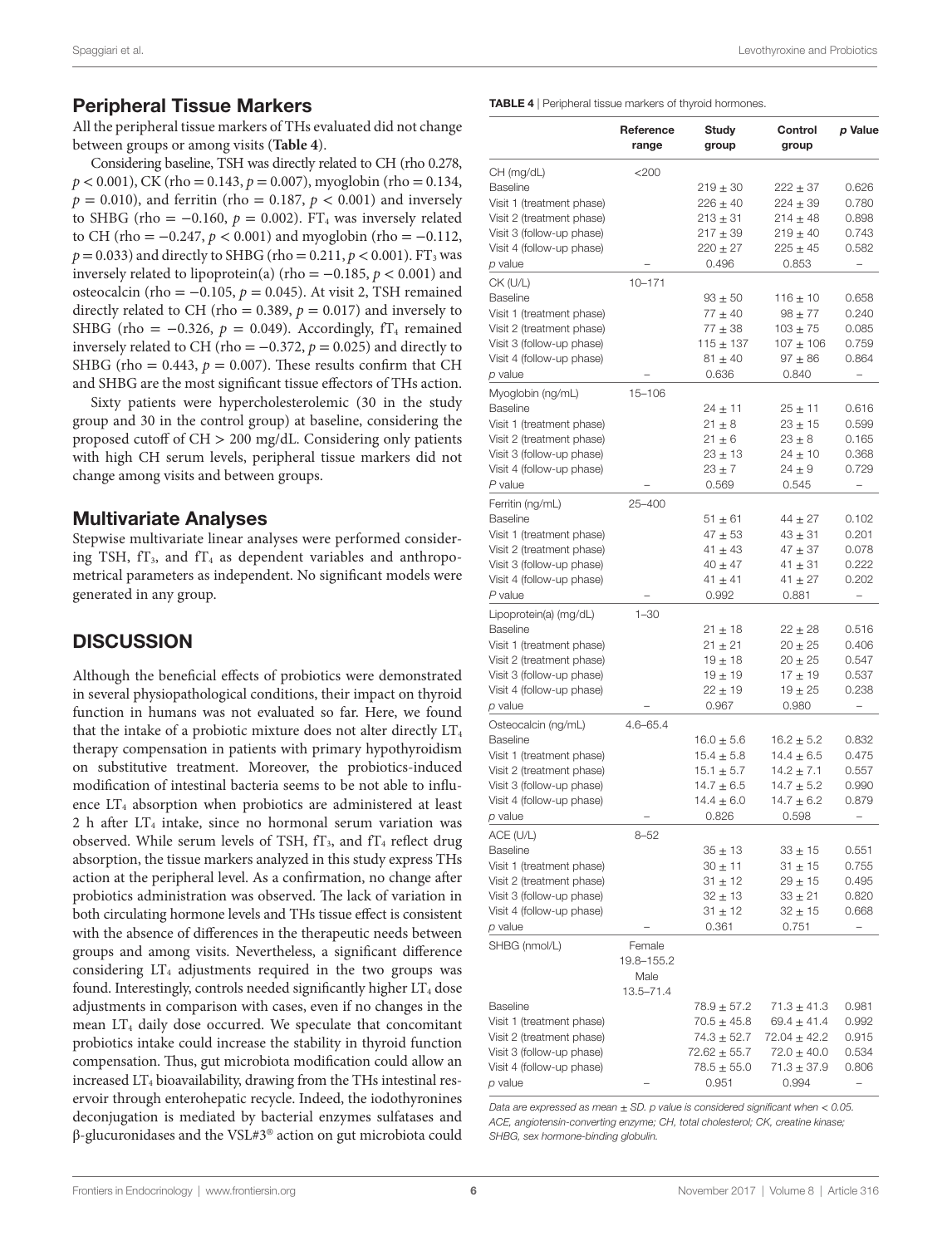influence the availability of these enzymes. However, in physiological conditions, enterohepatic recycle contributes minimally to circulating THs levels, since sulfated iodothyronines undergo rapid degradation by type 1 deiodinase [\(17](#page-7-11)) and deglucuronidation processes seem less important in humans than in animal models ([17\)](#page-7-11). This could be the reason of the lack of significant hormonal alterations in this population. However, it is not possible to exclude the presence of a "lessebo effect." This is described as a negative patients' expectation, related to the possibility of not receiving the "active" treatment ([42\)](#page-8-2). For this reason, control group patients were possibly less motivated to respect  $LT_4$  administration rules while probiotics-treated patients could have a higher motivation.

Regression analyses confirm the known correlations among THs and BMI. Considering peripheral tissue markers of THs, both TSH and  $fT_4$  are related with CH and SHBG levels, confirming that these markers are sensible to THs [\(2](#page-7-1)). Moreover, the fT3/fT4 ratio showed a direct correlation to TSH in the control group at each visit, according to physiological feedback mechanism. However, this relationship was lost in the study group after 1 month of probiotic treatment. Thus, probiotics should influence the deiodinases activity, temporarily reducing the feedback. This effect could be explained considering the known anti-inflammatory property of VSL#3®, through the decrease in circulating pro-inflammatory cytokines [\(43](#page-8-3)). Thus, considering that deiodinases expression and activity can be modulated by cytokines ([44–](#page-8-4)[48\)](#page-8-5), probiotics could interfere with THs deiodination. This result reinforces the hypothesis that VSL#3® is able to influence THs metabolism, although a final and significant difference in hormonal levels is not detected. Possibly, a longer treatment might be able to highlight these changes.

Even if VSL#3® is one of the most highly concentrated probiotics largely used in clinical trials, it does not contain strains expressing β-glucuronidases and sulfatases, which could directly increase the enterohepatic recycle of iodothyronines. However, contrasting data are available regarding *Lactobacilli* and *Bifidobacteria* effects on intestinal β-glucuronidase activity ([29,](#page-7-21) [49](#page-8-6)). Thus, the VSL#3® modulation effect on microbiota by stimulating bacteria growth expressing β-glucuronidases and sulfatases may be only a speculation.

The main limit of this study is represented by the lack of placebo in the control group. It could limit the strength of our results, constituting a sort of "volunteer bias." Accordingly, the dropout rate is higher in the control than in the study group (six vs. three patients), although not significant. Secondly, the difficulty to evaluate probiotics treatment compliance is another notable limit. The sachets counting expresses an estimation of therapeutic compliance, but differences in microbiota composition and enzymatic activity before and after probiotics ingestion were not evaluated. Moreover, the compliance should be measured considering dietary assessment, which was not recorded in our trial. In the literature, several beneficial effects of VSL#3® were demonstrated, even if no precise evidence about the minimum probiotics concentration required to influence microbiota is available, representing a limit in all trials using probiotics. Furthermore, despite 2 months treatment period seems to be appropriate to modify gut microbiota [\(50](#page-8-7), [51](#page-8-8)), it is not possible to confirm the exact time-interval needed to obtain a significant change in microbiota composition. Thus,

further trials using higher probiotics concentration for longer time should be considered. Finally, in this setting, the accuracy of the TH assay methods remains a crucial point. Commonly used immunoassays could present discrepancies in TH measurement compared to the gold standard, liquid chromatography-tandem mass spectrometry (LC-MSMS), mainly due to pharmacological interferences or pathological conditions able to modify serum transport proteins [\(52](#page-8-9)). Nevertheless, the use of LC-MSMS is not currently routinely available in clinical practice and our study population does not present the common conditions that may undermine the immunoassay reliability.

In conclusion, this is the first randomized controlled trial evaluating possible interactions among probiotics,  $LT_4$  therapy, and pituitary–thyroid axis. Even if these results show no significant differences in hormonal parameters between groups and among visits, a possible probiotics interaction with THs homeostasis is proposed.

These data generate the hypothesis of a "stabilization" of  $LT<sub>4</sub>$ treatment after probiotics ingestion, suggested by the reduced dose adjustments needed in the treatment group, as well as the need of a dose reduction observed only in subjects assuming probiotics. In particular, VSL#3® seems to be able to prevent hormonal fluctuations, perhaps modulating THs enterohepatic recycle and justifying the absence of differences in serum hormonal levels. The effect, however, is limited and no major clinical consequences can be proven at this stage.

The possible probiotics role as " $LT_4$  therapy stabilizers" could be an endearing research starting point for both endocrinologists and investigators concerned with probiotics, in order to clarify the interaction between intestinal environment and endocrine system. This association was not evaluated so far and further studies should explore the relationship between gut microbiota and THs, considering other probiotic strains or longer treatment.

## ETHICS STATEMENT

The Institutional Review Board of Modena (Comitato Etico di Modena) approved the study (code 184/13, approved on 12th November 2013). All procedures performed in studies involving human participants were in accordance with the ethical standards of the institutional and/or national research committee and with the 1964 Helsinki declaration and its later amendments or comparable ethical standards. Written informed consent was obtained from all individual participants included in the study.

# AUTHOR CONTRIBUTIONS

GS collected samples, analyzed the data, and wrote the manuscript. GB conceived the study and wrote the manuscript. SV and UC collected clinical and biochemical data. LR, MS, EB, ST, MV, and TT performed laboratory assays. VR contributed writing the manuscript. MS conceived the study and contributed writing the manuscript. DS conceived the study, analyzed the data, and wrote the manuscript. All authors edited the manuscript or revised it critically for important intellectual content and approved the final draft.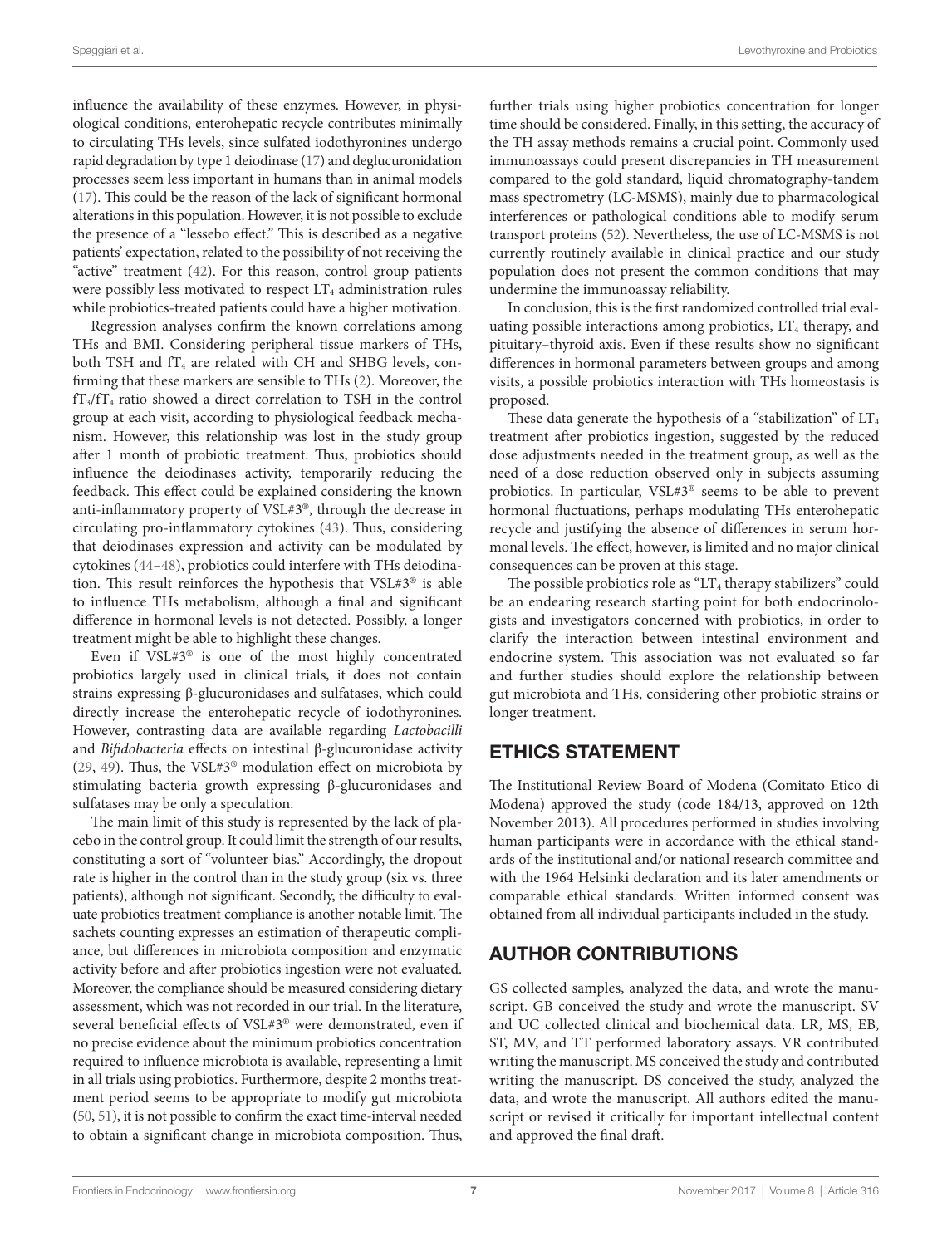# FUNDING

DS and GB were recipients of the "SIE Award 2013" of the Italian Society of Endocrinology for the conduction of this study.

# **REFERENCES**

- <span id="page-7-0"></span>1. De Groot LJ, Chrousos G, Dungan K, Feingold KR, Grossman A, Hershman JM, et al., editors. *SourceEndotext*. South Dartmouth, MA: MDText.com, Inc  $(2014)$
- <span id="page-7-1"></span>2. Jonklaas J, Bianco AC, Bauer AJ, Burman KD, Cappola AR, Celi FS, et al. Guidelines for the treatment of hypothyroidism: prepared by the American thyroid association task force on thyroid hormone replacement. *Thyroid* (2014) 24(12):1670–751. doi:[10.1089/thy.2014.0028](https://doi.org/10.1089/thy.2014.0028)
- <span id="page-7-2"></span>3. Benvenga S, Bartolone L, Pappalardo MA, Russo A, Lapa D, Giorgianni G, et al. Altered intestinal absorption of l-thyroxine caused by coffee. *Thyroid* (2008) 18(3):293–301. doi:[10.1089/thy.2007.0222](https://doi.org/10.1089/thy.2007.0222)
- <span id="page-7-9"></span>4. Ianiro G, Mangiola F, Di Rienzo TA, Bibbo S, Franceschi F, Greco AV, et al. Levothyroxine absorption in health and disease, and new therapeutic perspectives. *Eur Rev Med Pharmacol Sci* (2014) 18(4):451–6.
- <span id="page-7-3"></span>5. Lilja JJ, Laitinen K, Neuvonen PJ. Effects of grapefruit juice on the absorption of levothyroxine. *Br J Clin Pharmacol* (2005) 60(3):337–41. doi:[10.1111/j.1365-](https://doi.org/10.1111/j.1365-
2125.2005.02433.x) [2125.2005.02433.x](https://doi.org/10.1111/j.1365-
2125.2005.02433.x)
- <span id="page-7-4"></span>6. Campbell NR, Hasinoff BB, Stalts H, Rao B, Wong NC. Ferrous sulfate reduces thyroxine efficacy in patients with hypothyroidism. *Ann Intern Med* (1992) 117(12):1010–3. doi:[10.7326/0003-4819-117-12-1010](https://doi.org/10.7326/0003-4819-117-12-1010)
- <span id="page-7-6"></span>7. Liwanpo L, Hershman JM. Conditions and drugs interfering with thyroxine absorption. *Best Pract Res Clin Endocrinol Metab* (2009) 23(6):781–92. doi:[10.1016/j.beem.2009.06.006](https://doi.org/10.1016/j.beem.2009.06.006)
- 8. Mersebach H, Rasmussen AK, Kirkegaard L, Feldt-Rasmussen U. Intestinal adsorption of levothyroxine by antacids and laxatives: case stories and in vitro experiments. *Pharmacol Toxicol* (1999) 84(3):107–9. doi[:10.1111/j.1600-0773.](https://doi.org/10.1111/j.1600-
0773.1999.tb00883.x) 1999.tb00883.x
- 9. Sachmechi I, Reich DM, Aninyei M, Wibowo F, Gupta G, Kim PJ. Effect of proton pump inhibitors on serum thyroid-stimulating hormone level in euthyroid patients treated with levothyroxine for hypothyroidism. *Endocr Pract* (2007) 13(4):345–9. doi[:10.4158/EP.13.4.345](https://doi.org/10.4158/EP.13.4.345)
- 10. Sherman SI, Tielens ET, Ladenson PW. Sucralfate causes malabsorption of l-thyroxine. *Am J Med* (1994) 96(6):531–5. doi[:10.1016/0002-9343\(94\)90093-0](https://doi.org/10.1016/0002-9343(94)90093-0)
- 11. Singh N, Weisler SL, Hershman JM. The acute effect of calcium carbonate on the intestinal absorption of levothyroxine. *Thyroid* (2001) 11(10):967–71. doi:[10.1089/105072501753211046](https://doi.org/10.1089/105072501753211046)
- 12. Siraj ES, Gupta MK, Reddy SS. Raloxifene causing malabsorption of levothyroxine. *Arch Intern Med* (2003) 163(11):1367–70. doi[:10.1001/archinte.](https://doi.org/10.1001/archinte.
163.11.1367) [163.11.1367](https://doi.org/10.1001/archinte.
163.11.1367)
- <span id="page-7-5"></span>13. Zamfirescu I, Carlson HE. Absorption of levothyroxine when coadministered with various calcium formulations. *Thyroid* (2011) 21(5):483–6. doi[:10.1089/](https://doi.org/10.1089/thy.2010.0296) [thy.2010.0296](https://doi.org/10.1089/thy.2010.0296)
- <span id="page-7-7"></span>14. Centanni M, Gargano L, Canettieri G, Viceconti N, Franchi A, Delle Fave G, et al. Thyroxine in goiter, *Helicobacter pylori* infection, and chronic gastritis. *N Engl J Med* (2006) 354(17):1787–95. doi:[10.1056/NEJMoa043903](https://doi.org/10.1056/NEJMoa043903)
- <span id="page-7-8"></span>15. Munoz-Torres M, Varsavsky M, Alonso G. Lactose intolerance revealed by severe resistance to treatment with levothyroxine. *Thyroid* (2006) 16(11): 1171–3. doi[:10.1089/thy.2006.16.1171](https://doi.org/10.1089/thy.2006.16.1171)
- <span id="page-7-10"></span>16. Kuiper GG, Kester MH, Peeters RP, Visser TJ. Biochemical mechanisms of thyroid hormone deiodination. *Thyroid* (2005) 15(8):787–98. doi[:10.1089/](https://doi.org/10.1089/thy.2005.15.787) [thy.2005.15.787](https://doi.org/10.1089/thy.2005.15.787)
- <span id="page-7-11"></span>17. Visser TJ, Peeters RP. Metabolism of thyroid hormone. In: De Groot LJ, Beck-Peccoz P, Chrousos G, Dungan K, Grossman A, Hershman JM, et al., editors. *Endotext*. South Dartmouth, MA: [MDText.com,](http://MDText.com) Inc. (2000).
- <span id="page-7-12"></span>18. Nieuwdorp M, Gilijamse PW, Pai N, Kaplan LM. Role of the microbiome in energy regulation and metabolism. *Gastroenterology* (2014) 146(6):1525–33. doi:[10.1053/j.gastro.2014.02.008](https://doi.org/10.1053/j.gastro.2014.02.008)
- <span id="page-7-13"></span>19. Hill C, Guarner F, Reid G, Gibson GR, Merenstein DJ, Pot B, et al. Expert consensus document. The International Scientific Association for probiotics and prebiotics consensus statement on the scope and appropriate use of

## SUPPLEMENTARY MATERIAL

The Supplementary Material for this article can be found online at [http://www.frontiersin.org/article/10.3389/fendo.2017.00316/](http://www.frontiersin.org/article/10.3389/fendo.2017.00316/full#supplementary-material) [full#supplementary-material.](http://www.frontiersin.org/article/10.3389/fendo.2017.00316/full#supplementary-material)

<span id="page-7-14"></span>the term probiotic. *Nat Rev Gastroenterol Hepatol* (2014) 11(8):506–14. doi:[10.1038/nrgastro.2014.66](https://doi.org/10.1038/nrgastro.2014.66)

- 20. Butel MJ. Probiotics, gut microbiota and health. *Med Mal Infect* (2014) 44(1):1–8. doi:[10.1016/j.medmal.2013.10.002](https://doi.org/10.1016/j.medmal.2013.10.002)
- <span id="page-7-15"></span>21. Ng SC, Hart AL, Kamm MA, Stagg AJ, Knight SC. Mechanisms of action of probiotics: recent advances. *Inflamm Bowel Dis* (2009) 15(2):300–10. doi:[10.1002/ibd.20602](https://doi.org/10.1002/ibd.20602)
- 22. Dwivedi M, Kumar P, Laddha NC, Kemp EH. Induction of regulatory T cells: a role for probiotics and prebiotics to suppress autoimmunity. *Autoimmun Rev* (2016) 15(4):379–92. doi[:10.1016/j.autrev.2016.01.002](https://doi.org/10.1016/j.autrev.2016.01.002)
- <span id="page-7-16"></span>23. Vieira AT, Teixeira MM, Martins FS. The role of probiotics and prebiotics in inducing gut immunity. *Front Immunol* (2013) 4:445. doi[:10.3389/fimmu.](https://doi.org/10.3389/fimmu.
2013.00445) [2013.00445](https://doi.org/10.3389/fimmu.
2013.00445)
- <span id="page-7-17"></span>24. Dimidi E, Christodoulides S, Fragkos KC, Scott SM, Whelan K. The effect of probiotics on functional constipation in adults: a systematic review and meta-analysis of randomized controlled trials. *Am J Clin Nutr* (2014) 100(4):1075–84. doi:[10.3945/ajcn.114.089151](https://doi.org/10.3945/ajcn.114.089151)
- 25. Goldenberg JZ, Ma SS, Saxton JD, Martzen MR, Vandvik PO, Thorlund K, et al. Probiotics for the prevention of *Clostridium difficile*-associated diarrhea in adults and children. *Cochrane Database Syst Rev* (2013) 31(5):CD006095.
- 26. Issa I, Moucari R. Probiotics for antibiotic-associated diarrhea: do we have a verdict? *World J Gastroenterol* (2014) 20(47):17788–95. doi:[10.3748/wjg.](https://doi.org/10.3748/wjg.
v20.i47.17788) [v20.i47.17788](https://doi.org/10.3748/wjg.
v20.i47.17788)
- 27. Khoder G, Al-Menhali AA, Al-Yassir F, Karam SM. Potential role of probiotics in the management of gastric ulcer. *Exp Ther Med* (2016) 12(1):3–17. doi:[10.3892/etm.2016.3293](https://doi.org/10.3892/etm.2016.3293)
- 28. Marchesi JR, Adams DH, Fava F, Hermes GD, Hirschfield GM, Hold G, et al. The gut microbiota and host health: a new clinical frontier. *Gut* (2016) 65(2):330–9. doi:[10.1136/gutjnl-2015-309990](https://doi.org/10.1136/gutjnl-2015-309990)
- <span id="page-7-21"></span>29. Uccello M, Malaguarnera G, Basile F, D'Agata V, Malaguarnera M, Bertino G, et al. Potential role of probiotics on colorectal cancer prevention. *BMC Surg* (2012) 12(Suppl 1):S35. doi[:10.1186/1471-2482-12-S1-S35](https://doi.org/10.1186/1471-2482-12-S1-S35)
- 30. Davar R, Nokhostin F, Eftekhar M, Sekhavat L, Bashiri Zadeh M, Shamsi F. Comparing the recurrence of vulvovaginal candidiasis in patients undergoing prophylactic treatment with probiotic and placebo during the 6 months. *Probiotics Antimicrob Proteins* (2016) 8(3):130–3. doi[:10.1007/](https://doi.org/10.1007/s12602-016-9218-x) [s12602-016-9218-x](https://doi.org/10.1007/s12602-016-9218-x)
- 31. Griffin C. Probiotics in obstetrics and gynaecology. *Aust N Z J Obstet Gynaecol* (2015) 55(3):201–9. doi[:10.1111/ajo.12303](https://doi.org/10.1111/ajo.12303)
- 32. Baquerizo Nole KL, Yim E, Keri JE. Probiotics and prebiotics in dermatology. *J Am Acad Dermatol* (2014) 71(4):814–21. doi:[10.1016/j.jaad.2014.04.050](https://doi.org/10.1016/j.jaad.2014.04.050)
- 33. Delzenne NM, Cani PD, Everard A, Neyrinck AM, Bindels LB. Gut microorganisms as promising targets for the management of type 2 diabetes. *Diabetologia* (2015) 58(10):2206–17. doi[:10.1007/s00125-015-3712-7](https://doi.org/10.1007/s00125-015-3712-7)
- 34. Ferolla SM, Armiliato GN, Couto CA, Ferrari TC. Probiotics as a complementary therapeutic approach in nonalcoholic fatty liver disease. *World J Hepatol* (2015) 7(3):559–65. doi[:10.4254/wjh.v7.i3.559](https://doi.org/10.4254/wjh.v7.i3.559)
- 35. Hur KY, Lee MS. Gut microbiota and metabolic disorders. *Diabetes Metab J* (2015) 39(3):198–203. doi:[10.4093/dmj.2015.39.3.198](https://doi.org/10.4093/dmj.2015.39.3.198)
- 36. Sun J, Buys NJ. Glucose- and glycaemic factor-lowering effects of probiotics on diabetes: a meta-analysis of randomised placebo-controlled trials. *Br J Nutr* (2016) 115(7):1167–77. doi[:10.1017/S0007114516000076](https://doi.org/10.1017/S0007114516000076)
- <span id="page-7-18"></span>37. Yadav H, Lee JH, Lloyd J, Walter P, Rane SG. Beneficial metabolic effects of a probiotic via butyrate-induced GLP-1 hormone secretion. *J Biol Chem* (2013) 288(35):25088–97. doi:[10.1074/jbc.M113.452516](https://doi.org/10.1074/jbc.M113.452516)
- <span id="page-7-19"></span>38. Gibson GR, Roberfroid MB. Dietary modulation of the human colonic microbiota: introducing the concept of prebiotics. *J Nutr* (1995) 125(6): 1401–12.
- <span id="page-7-20"></span>39. Stojancevic M, Bojic G, Salami HA, Mikov M. The influence of intestinal tract and probiotics on the fate of orally administered drugs. *Curr Issues Mol Biol* (2014) 16:55–68.